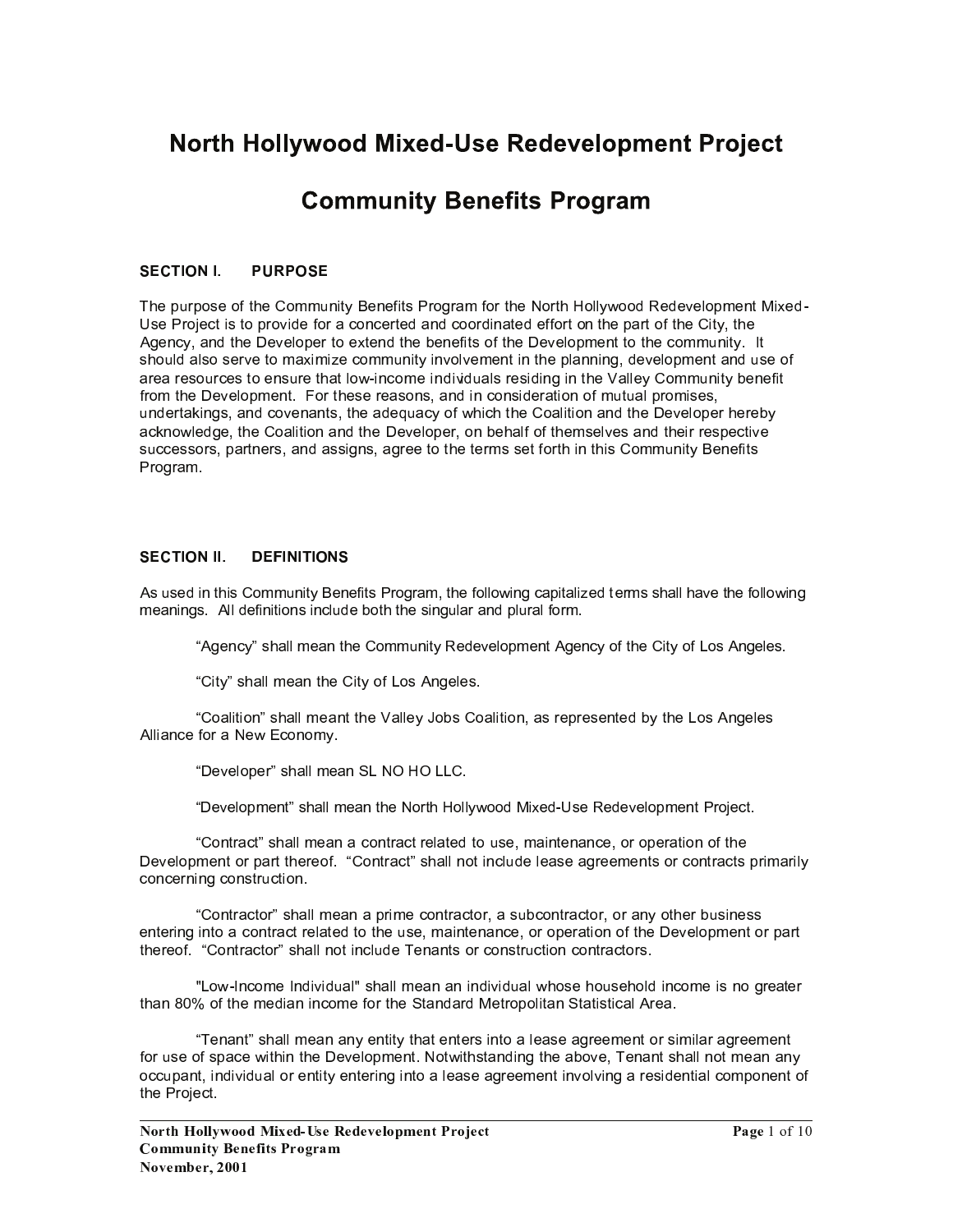### SECTION III. CHILD CARE CENTER

Child Care Program and Facility. The Developer agrees to plan an on-site location for a child care center and to enter into a lease agreement with a child care provider for use of that location as a child care center. This child care center shall offer affordable, accessible and quality child care for both on-site employees and the surrounding community. Developer in its lease with the childcare provider shall require that a minimum of 50 spaces shall be made available to very low, low and moderate-income families. The childcare provider shall operate the site on an ongoing basis and shall secure government subsidies for families in need.

The Developer will work with the Valley Jobs Coalition and the Child Care Resource Center to select a quality child care provider to lease the facility. The quality and affordability of the child care center will be the long-term responsibility of the provider. The Valley Jobs Coalition will assist the provider in fundraising and other efforts to maintain the quality and affordability of the child care center

### **SECTION IV. CUSTOMIZED AND FIRST SOURCE HIRING PROGRAM**

 $\mathbf{A}$ **Purpose.** The purpose of this section is to develop pilot programs that will facilitate the customized training and employment of Low-Income Individuals in the North Hollywood Redevelopment Mixed-Use Project. This section aims to accomplish that goal by (1) establishing a mechanism whereby low-income individuals will receive job training in the precise skills requested by employers in the development, and (2) establishing a system for prompt referral of applicants to employers as jobs become available. It is hoped that these pilot programs will benefit both the community and the employers in the North Hollywood Redevelopment Project.

Customized Job Training Program. The First Source Referral System, В. described below, will coordinate job training programs with a network of community-based job training organizations. Prior to hiring for jobs within the Development, Tenants may reguest specialized job training for applicants they intend to hire, tailored to the Tenants' particular needs, by contacting the First Source Referral System. The First Source Referral System will then work with its network of job-training organizations to ensure that these applicants are provided with the requested training.

First Source Hiring Policy. Through the First Source Hiring Policy, qualified С. Low-Income Individuals, particularly those trained through the Customized Job Training program described above, will have the opportunity to interview for job openings in the Development. The Developer, Contractors, and Tenants may participate in the First Source Hiring Policy, attached hereto as attachment No.1. Under this Policy, the First Source Referral System will promptly refer qualified, applicants to Tenants for available jobs.

D. First Source Referral System. The First Source Referral System will coordinate with Tenants and a network of community-based job training organizations to provide the services described in this section. The Valley Jobs Coalition, in conjunction with the Valley Economic Development Center, will raise funds to staff the First Source Referral System. The Developer will provide approximately 500 square feet of rent-free space within the Valley Clinic facility for the offices of the First Source Referral System. This space shall be large enough for a reasonable work space for two staff members, including space for files and records, and shall allow for public access.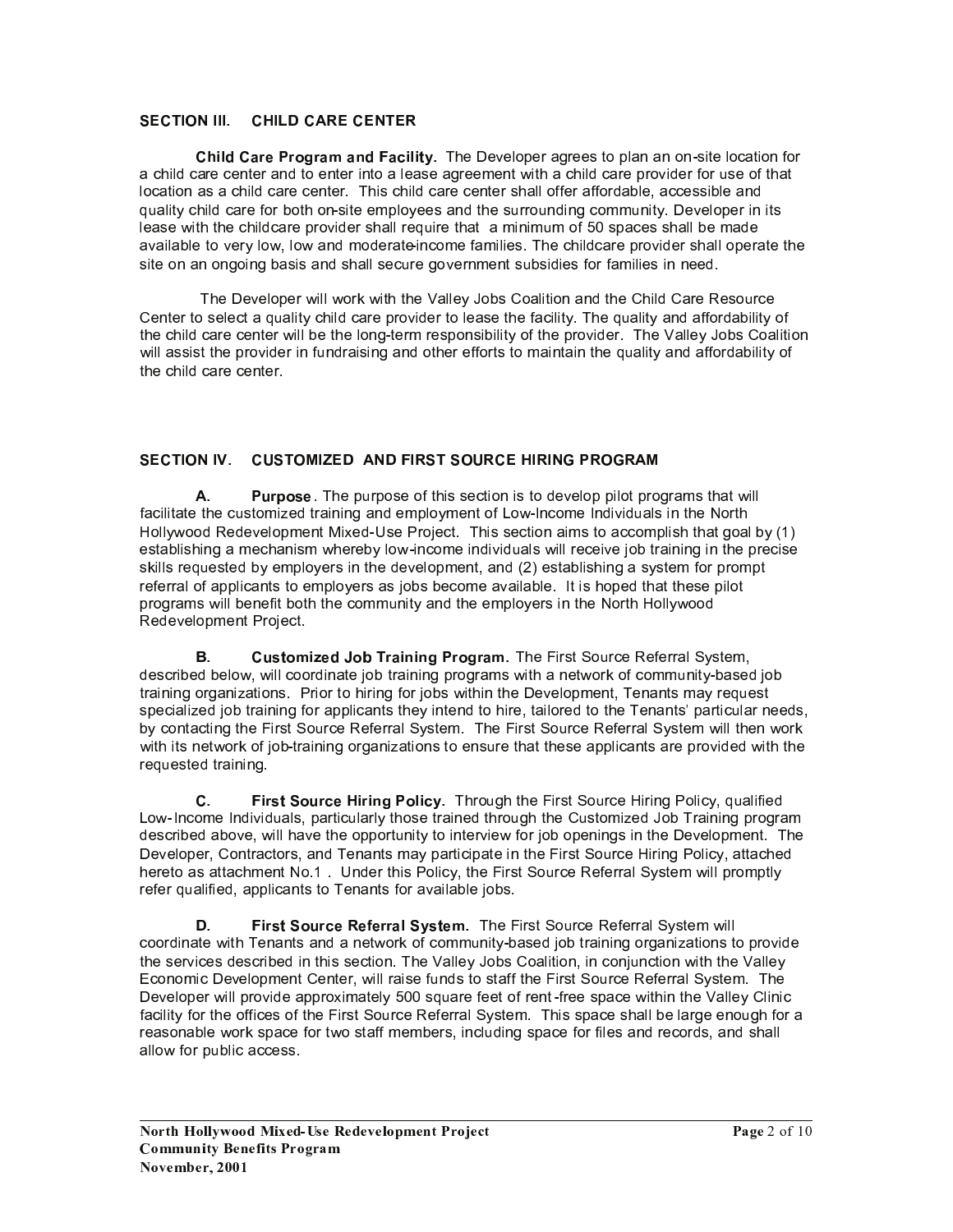Е. Developer's Efforts Regarding First Source Hiring. The Developer shall make reasonable efforts to encourage tenant participation in, and to foster the success of, the First Source Hiring Policy. Such efforts include:

- 1. providing space for the First Source Referral System, as described in section IV.D, above;
- 2. working with the Coalition to encourage Tenant participation and to facilitate the success of the First Source Hiring Policy, by arranging meetings attended by the Developer, the Coalition, Tenants, and prospective Tenants;
- 3. collaborate with the Coalition and the First Source Referral System to hold a job fair regarding employment opportunities available in the Development, and provide reasonable funding for the job fair in an amount adequate to facilitate its success: and
- 4. designating a contact person for issues related to the First Source Hiring Policy.

F. Day Laborer Center. Developer shall provide \$10,000 as seed money for a job training program at the North Hollywood Day Laborer Site, operated by the Coalition for Humane Immigrant's Rights of Los Angeles (CHIRLA).

### **SECTION V.** DEVELOPER COMPLIANCE WITH CITY ORDINANCES

Service Contractor Worker Retention. The Developer and Contractors shall  $\Delta$ follow the City's Worker Retention Policy as set forth in the Los Angeles Administrative Code, Section 10.36. Developer shall not lease to any supermarket Tenant that does not agree to follow the City's Worker Retention ordinance.

В. Responsible Contracting. The Developer agrees not to retain as a Contractor or select as a Tenant any business that has been declared not to be a responsible contractor under the City's Contractor Responsibility Program (Los Angeles Administrative Code, Section 10.40.), or that has within the past three years been found by a court, an arbitrator, or an administrative agency to be in violation of labor relations, workplace safety, employment discrimination, or other workplace-related laws.

## SECTION VI. LIVING WAGE POLICY.

### Developer Responsibilities Regarding Living Wages. **A.**

 $1.$ Compliance With Living Wage Ordinance. The Developer and Contractors shall comply with substantive provisions of the City's Living Wage Ordinance, set forth in the Los Angeles Administrative Code, Section 10.37.

Seventy-Five Percent Living Wage Proportion. The Developer shall  $\overline{2}$ make all reasonable efforts to maximize the number of living wage jobs in the Development. The Developer and the Coalition agree that at least 75% of the jobs in the Development will be living wage jobs. The Developer and the Coalition agree that this is a reasonable requirement in light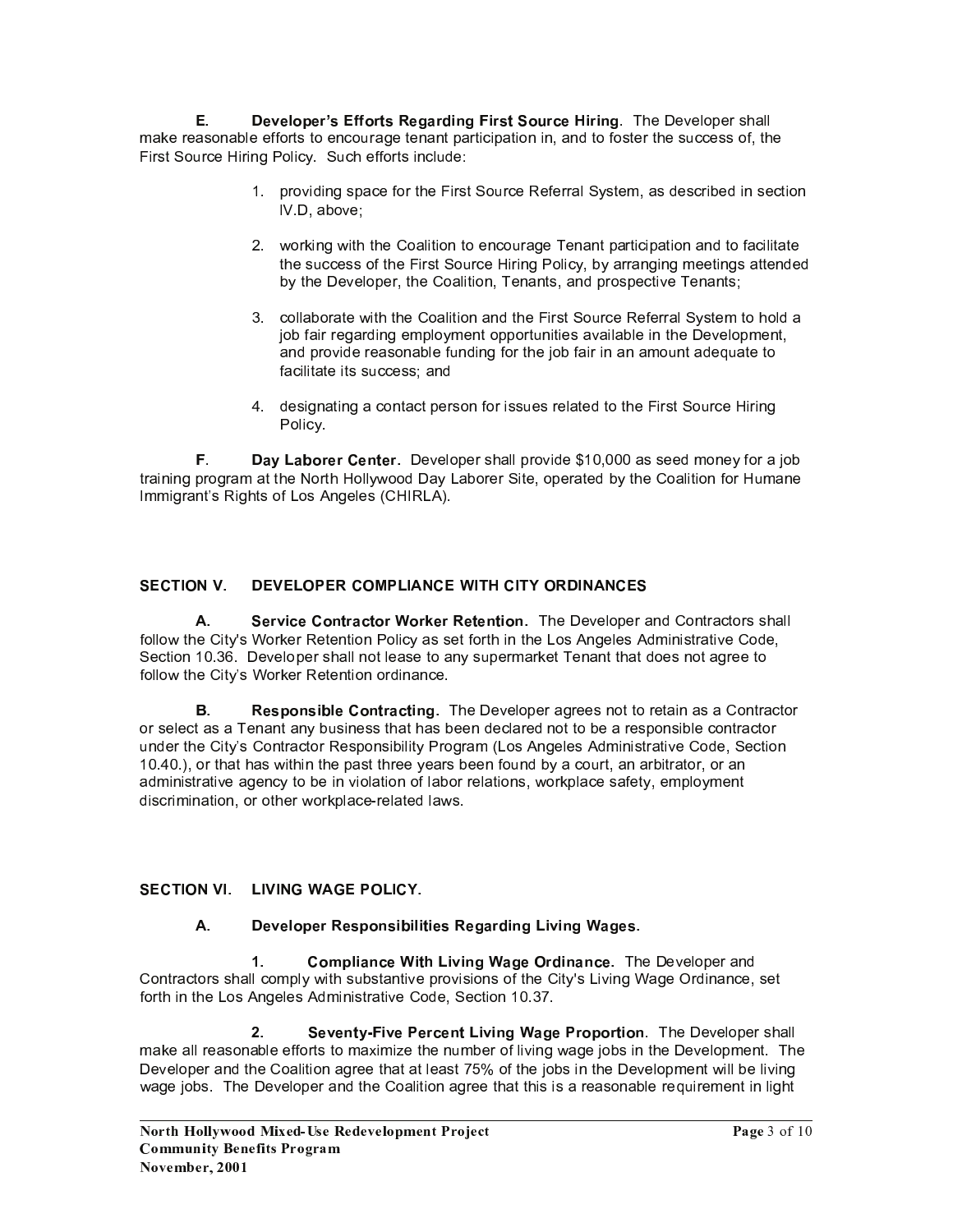of all of the circumstances. Achievement of the Living Wage Proportion shall be measured each year on January 1, but shall be reported biannually, as described in section VI.A.5, below. In the event that actual performance is less than 75% of the Living Wage Proportion for two consecutive years, Developer shall promptly meet and confer with the Coalition to determine mutually agreeable additional steps which can and will be taken to meet the Living Wage Proportion. Notwithstanding anything to the contrary, Developers failure to meet the above mentioned 75% requirement shall not be a breach or default under this agreement or the Owners Participation Agreement. However if the Agency determines in its reasonable discretion that the Developer has not in any two calendar year period used reasonable efforts to meet the 75% requirement, then the Agency may assess a penalty of \$10,000 for each such applicable period. This penalty shall be the only liability that Developer shall have regarding the 75% Living Wage requirement.

**Exemption for Small Businesses.** Developer's responsibilities with  $3<sub>1</sub>$ regard to the Living Wage Proportion shall not apply to jobs at businesses that employ fewer than ten workers.

 $\mathbf{4}$ Calculation of Proportion of Living Wage Jobs. For purposes of determining the percentage of living wage jobs in the Development, the following jobs shall be considered living wage jobs:

- jobs covered by the City's Living Wage Ordinance;
- jobs for which the employee is paid on a salaried basis at least \$16,057.60 per year if the employee is provided with employer-sponsored health insurance, or \$18.657.60 per vear otherwise (these amounts will be adjusted in concert with cost-of-living adjustments to wages required under the City's Living Wage Ordinance);
- jobs for which the employee is paid at least \$7.99 per hour if the worker is provided with employer-sponsored health insurance, or \$9.24 per hour otherwise (these amounts will be adjusted in concert with cost-of-living adjustments to wages required under the City's Living Wage Ordinance); and
- $\blacksquare$ jobs covered by a collective bargaining agreement.

The percentage of living wage jobs in the Development will be calculated as the number of onsite jobs falling into any of the above four categories, divided by the total number of on-site jobs. No part of this calculation shall take into account jobs covered by the exemption for small businesses, described in section VI.A.3, above. The resulting number will be compared to the Living Wage Proportion to determine whether the Living Wage Proportion has been met.

5. **Reporting Requirements.** The Developer will provide a bi-annual report to the Agency on the percentage of jobs in the Development that are living wage jobs. The report will contain project-wide data as well as data regarding each employer in the Development. Data regarding particular employers will not include precise salaries; rather, such data will only include the number of jobs and the percentage of these jobs that are living wage jobs, as defined in Section VI.A.3, above. If the report indicates that the Living Wage Proportion is not being met, the Developer will include as part of the report a discussion of the reasons why that is the case. In compiling this report. Developer shall be entitled to rely on information provided by Tenants and Contractors, without responsibility to perform independent investigation. This report shall be filed for any given year or partial year by April 30th of the succeeding year.

### 6 **Selection of Tenants.**

Developer Notifies Coalition Before Selecting Tenants. At least 45 а. days before signing any lease agreement or other contract for space within the Development, the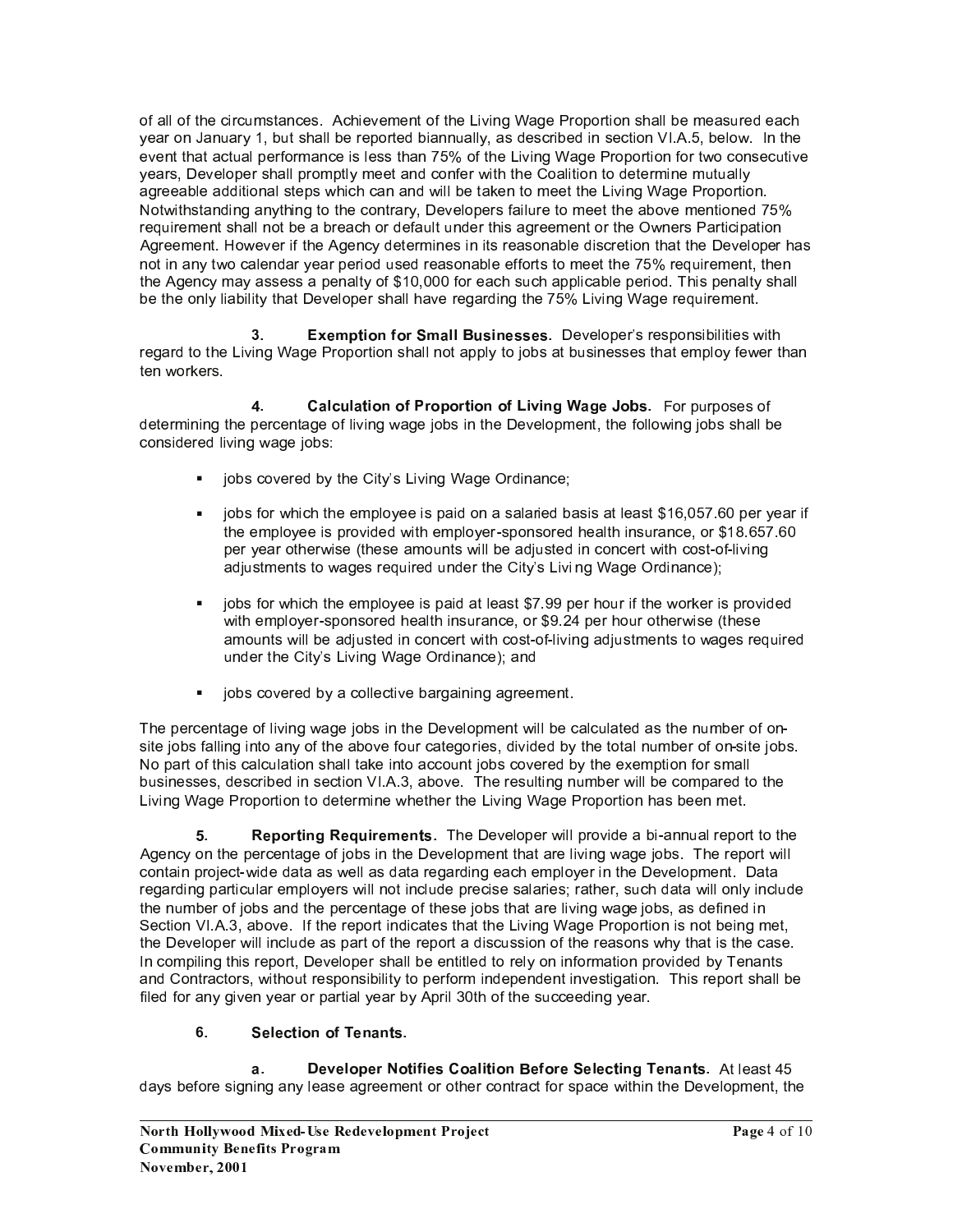Developer shall notify the Coalition that the Developer is considering entering into such lease or contract, shall notify the Coalition of the identity of the prospective Tenant, and shall, if the Coalition so requests, meet with the Coalition regarding the prospective Tenant's impact on the 75% Living Wage Proportion. If exigent circumstances so require, notice may be given less than 45 days prior to signing such a lease agreement or other contract; however, in such cases the Developer shall at the earliest possible date give the Coalition notice of the identity of the prospective Tenant, and, if the Coalition requests a meeting, the meeting shall occur on the earliest possible date and shall in any event occur prior to the signing of the lease agreement or other contract.

 / \* <sup>v</sup> <sup>s</sup> <sup>q</sup> p { p v <sup>y</sup> <sup>u</sup> <sup>u</sup> { <sup>p</sup> <sup>y</sup> <sup>w</sup> <sup>ª</sup> p { <sup>o</sup> <sup>0</sup> <sup>t</sup> <sup>v</sup> <sup>u</sup> <sup>z</sup> { p <sup>u</sup> <sup>+</sup> <sup>u</sup> <sup>y</sup> <sup>s</sup> <sup>y</sup> { <sup>W</sup> <sup>T</sup> <sup>&</sup>lt; <sup>H</sup> <sup>5</sup> <sup>E</sup> : <sup>&</sup>lt; <sup>i</sup> <sup>J</sup> <sup>E</sup> <sup>A</sup> : <sup>V</sup> <sup>5</sup> ; <sup>9</sup> <sup>8</sup> <sup>5</sup> signing a lease agreement or other contract for space within the Proposed Development, the Developer will arrange and attend a meeting between the Coalition and the prospective Tenant, if the Coalition so requests. At such a meeting, the Coalition and the Developer will discuss with the prospective Tenant the Living Wage Incentive Program and the Health Insurance Trust Fund, and will assist the Coalition in encouraging participation in these programs. If exigent circumstances so require, such a meeting may occur less than 30 days prior to the signing of a lease agreement; however, in such cases the meeting shall be scheduled to occur on the earliest possible date and shall in any event occur prior to the signing of the lease agreement or other contract.

c. Consideration of Impact on Living Wage Proportion. When choosing between prospective Tenants for a particular space within the Development, the Developer will reasonably take into account as a substantial factor each prospective Tenant's potential impact on achievement of the Living Wage Proportion.

d. Tenants Agree to Reporting Requirements. Tenants shall make annual reports as set forth in Section VI.B.3, below. The Developer will use best efforts to include these reporting requirements as a material term of all lease agreements or other contracts for space within the Development.

## B. Tenants' opportunities and responsibilities.

1. Living Wage Incentive Program. All Tenants will be offered the opportunity to participate in a Living Wage Incentive Program. Under the Living Wage Incentive Program, Tenants providing living wage jobs may receive various benefits of substantial economic value. At no cost to the Developer, without the Developer's prior and sole consent, the Coalition, the Developer, and the Agency will collaborate to attempt to structure a set of incentives to assist the Development in meeting the Living Wage Proportion. The Living Wage Incentive Program shall be described in a simple and accessible written format suitable for presentation to prospective Tenants. The Coalition, working collaboratively with the Developer, shall seek funding from governmental and private sources to support the incentives and benefits provided in the Living Wage Incentive Program.

 $2.$ are attempting to create a Health Insurance Trust Fund, which is intended to provide Tenants with a low-cost method of providing employees with basic health insurance. When available, all Tenants will be offered the opportunity to participate in the Health Insurance Trust Fund. Tenants are not required to participate in this program, but may choose to participate.

¢ / <sup>2</sup> <sup>u</sup> <sup>v</sup> <sup>t</sup> { <sup>p</sup> <sup>y</sup> <sup>w</sup> <sup>2</sup> <sup>u</sup> § <sup>p</sup> <sup>t</sup> <sup>u</sup> <sup>x</sup> <sup>u</sup> <sup>y</sup> { / <sup>U</sup> <sup>5</sup> <sup>L</sup> <sup>5</sup> <sup>H</sup> <sup>9</sup> <sup>6</sup> <sup>5</sup> <sup>8</sup> : <sup>4</sup> <sup>E</sup> <sup>H</sup> <sup>H</sup> <sup>8</sup> <sup>5</sup> ] <sup>7</sup> @ <sup>8</sup> <sup>5</sup> <sup>5</sup> <sup>E</sup> <sup>R</sup> <sup>4</sup> <sup>3</sup> <sup>5</sup> ? <sup>E</sup> ? <sup>&</sup>lt; <sup>&</sup>lt; <sup>9</sup> annually report to the Developer its number of on-site jobs, the percentage of these jobs that are living wage jobs, and the percentage of these jobs for which employees are provided health insurance by the Tenant. Tenants need not include precise salaries in such reports; rather, with regard to wages, Tenants need only include the number of jobs and the percentage of these jobs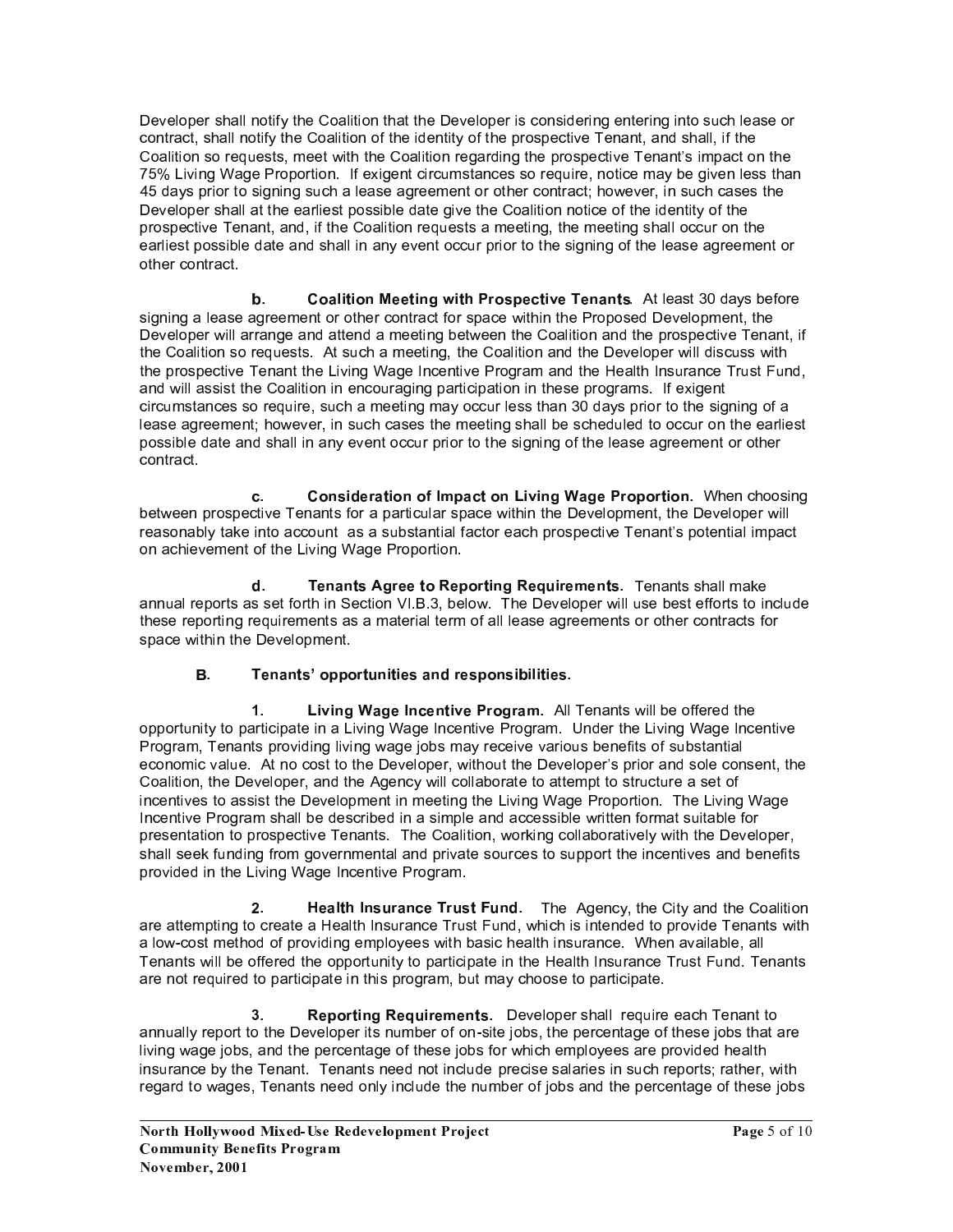that are living wage jobs, as defined in Section VI.A.4, above. Such reports shall be filed for any given year or partial year by January 31st of the succeeding year.

### SECTION VII. IMPLEMENTATION OF COMMUNITY BENEFITS PROGRAM.

The Developer and the Agency will continue to meet with community-based organizations and affected parties in a good-faith effort to develop strategies for implementation of the policies and programs set forth in this Community Benefits Program.

### Attachment 1

# **First Source Hiring Policy**

#### **SECTION I.** PURPOSE.

The purpose of this First Source Hiring Policy is to facilitate the employment of targeted job applicants by employers in the North Hollywood Redevelopment Mixed-Use Project. It is a goal of this First Source Hiring Policy that the First Source Referral System contemplated herein will benefit employers in the project by providing a pool of qualified job applicants whose job training has been specifically tailored to the needs of employers in the project through a non-exclusive referral system.

#### **SECTION II.** DEFINITIONS.

As used in this policy, the following capitalized terms shall have the following meanings. All definitions include both the singular and plural form.

"Agency" shall mean the Community Redevelopment Agency of the City of Los Angeles.

"Contractor" shall mean a prime contractor, a subcontractor, or any other business entering into a contract related to the use, maintenance, or operation of the Development or part there of. "Contractor" shall not include Tenants or construction contractors.

"Developer" shall mean SL NO HO .LLC

"Development" shall mean the North Hollywood Redevelopment Mixed-Use Project.

"Employer" shall mean a business or nonprofit corporation that conducts any portion of its operations within the Project; provided, however, this First Source Hiring Policy shall only apply to any such portion of operations within the Project. Employer includes but is not limited to lessees, landowners, and Contractors on location at the Project.

"First Source Referral System" shall mean the system developed and operated to implement this First Source Hiring Policy, and the nonprofit organization operating it.

"Low-Income Individual" shall mean an individual whose household income is no greater than 80% of the median household income for the Primary Metropolitan Statistical Area.

"Targeted Job Applicants" shall mean job applicants described in Section IV.D, below, and any applicant referred by the First Source Referral System.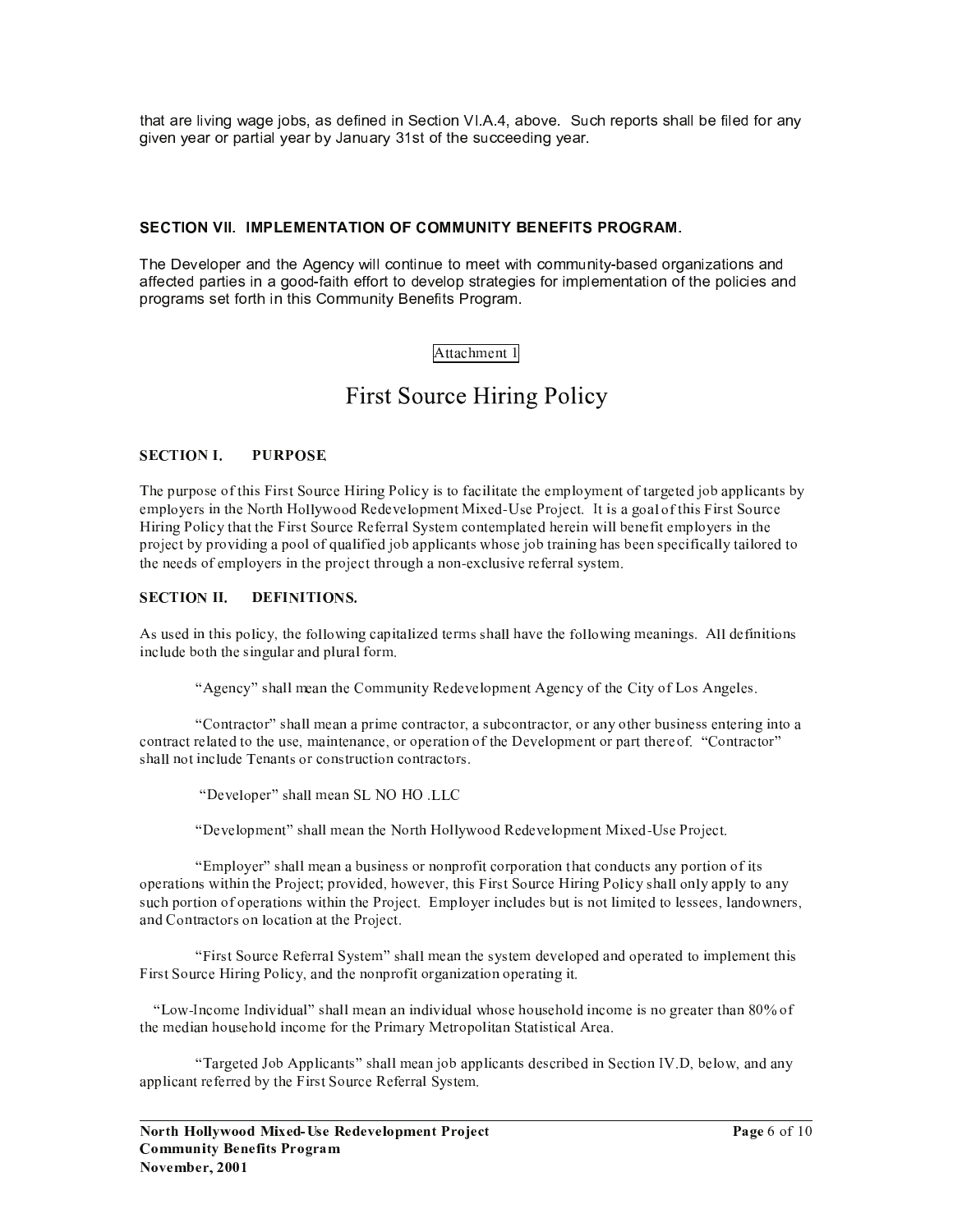"Transferee" shall mean a person or entity that acquires a fee simple interest or a ground lease from the Developer for the purpose of developing all or any portion of the Proposed Development.

### **SECTION III. EMPLOYER RESPONSIBILITIES**

 $A.$ **Coverage.** This First Source Hiring Policy shall apply to hiring by Employers for all jobs for which the work site is located within the Development, except for jobs for which hiring procedures are governed by a collective bargaining agreement which conflicts with this First Source Hiring Policy.

Long-Range Planning. Within a reasonable time after the information is available **B.** following execution of a lease by Developer and Employer for space within the Development, the Employer shall provide to the First Source Referral System the approximate number and type of jobs that will need to be filled and the basic qualifications necessary.

### $\mathbf{C}$ . Hiring process.

 $(1)$ Notification of job opportunities. Prior to hiring for any job for which the job site will be in the Development, the Employer will notify the First Source Referral System of available job openings and provide a description of job responsibilities and qualifications, including expectations, salary, work schedule, duration of employment, required standard of appearance, and any special requirements (e.g. language skills, drivers' license, etc.). Job qualifications shall be limited to skills directly related to performance of job duties, in the reasonable discretion of the Employer.

 $(2)$ Referrals. The First Source Referral System will, as quickly as possible, refer to the Employer Targeted Job Applicants who meet the Employer's qualifications. The First Source Referral System will also, as quickly as possible, provide to the Employer an estimate of the number of qualified applicants it will refer.

 $(3)$ Hiring. The Employer may at all times consider applicants referred or recruited through any source. When making initial hires for the commencement of the Employer's operations in the Development, the Employer will hire only Targeted Job Applicants for a three-week period following the notification of job opportunities described in subparagraph III.C.1, above. When making hires after the commencement of operations in the Development, the Employer will hire only Targeted Job Applicants for a five-day period following the notification of job opportunities. During such periods Employers may hire Targeted Job Applicants recruited or referred through any source. During such periods Employers will use normal hiring practices, including interviews, to consider all applicants referred by the First Source Referral System. After such periods Employers shall make good-faith efforts to hire Targeted Job Applicants, but may hire any applicant recruited or referred through any source.

E. Goal. Any Employer who has filled more than 50% of jobs available either during a particular six-month period with Targeted Job Applicants (whether referred by the First Source Referral System or not), shall be deemed to be in compliance with this First Source Hiring Policy for all hiring during that six-month period. Any Employer who has complied with remaining provisions of this First Source Hiring Policy is in compliance with this First Source Hiring Policy even it has not met this 50% goal during a particular six-month period.

No Referral Fees. Employers shall not be required to pay any fee, cost or expense of the E. First Source Referral System or any potential employees referred to the Employer by the First Source Referral System in connection with such referral.

## SECTION IV. RESPONSIBILITIES OF FIRST SOURCE REFERRAL SYSTEM.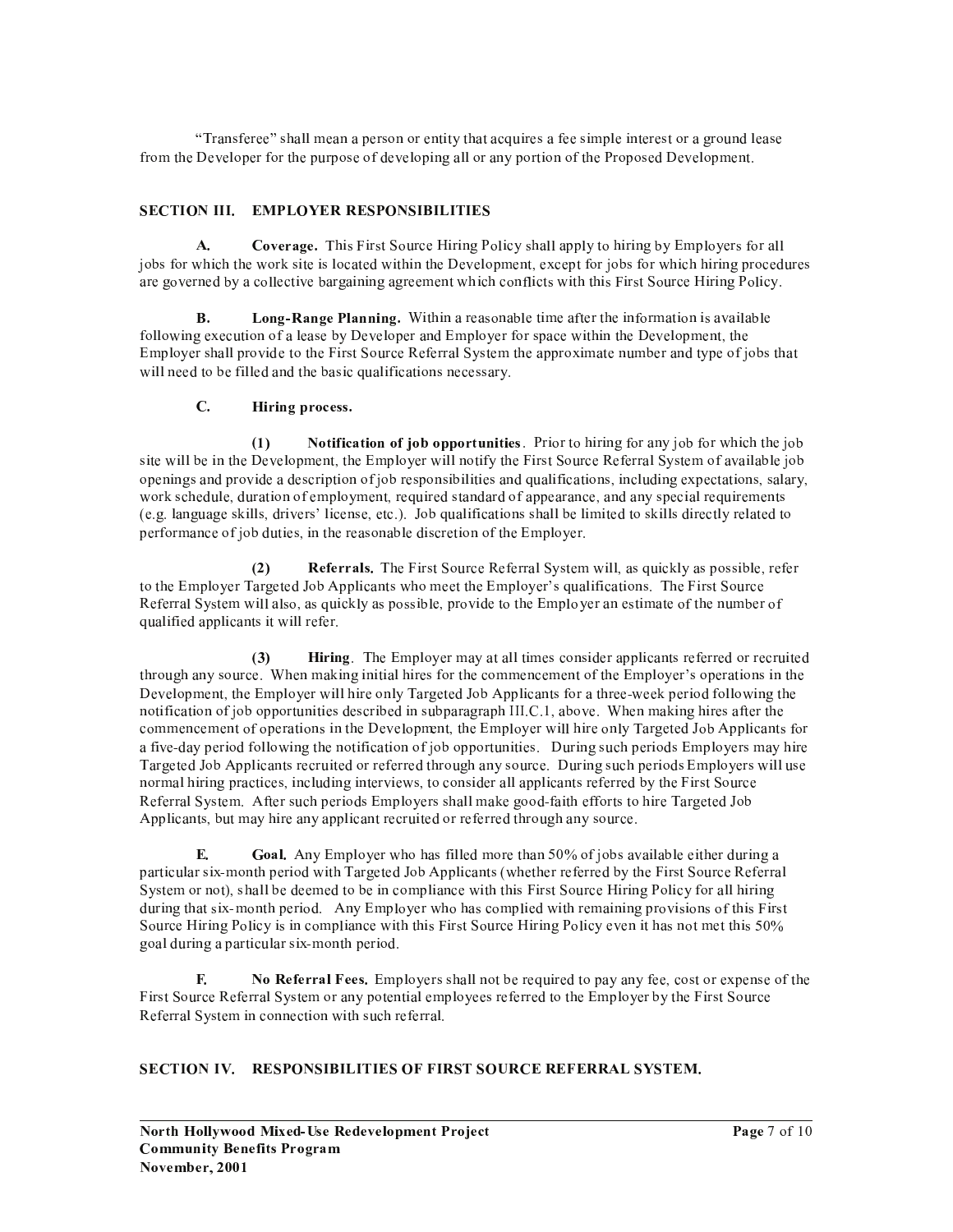The First Source Referral System will perform the following functions related to this First Source Hiring Policy:

Receive Employer notification of job openings, immediately initiate recruitment and pre-**A.** screening activities, and provide an estimate to Employers of the number of qualified applicants it is likely to refer, as described above.

 $\mathbf{B}$ . Recruit Targeted Job Applicants to create a pool of applicants for jobs who match Employer job specifications.

 $\mathbf{C}$ . Coordinate with various job-training centers.

Screen and refer Targeted Job Applicants according to qualifications and specific  $\mathbf{D}$ selection criteria submitted by Employers. Targeted Job Applicants shall be referred in the following order:

 $(1)$ First Priority: individuals whose residence or place of employment has been displaced by the Development.

 $(2)$ Second Priority: individuals living in the Agency's North Hollywood Redevelopment Project Area.

> $(3)$ Third Priority: Low-income individuals living in the San Fernando Valley.

Maintain contact with Employers with respect to Employers' hiring decisions regarding E. applicants referred by the First Source Referral System.

Assist Employers with reporting responsibilities as set forth in Section V of this First  $\mathbf{F}$ Source Hiring Policy, below, including but not limited to supplying reporting forms and recognizing Targeted Job Applicants.

 $G<sub>r</sub>$ Prepare and submit compliance reports to the Agency as set forth in Section V of this First Source Hiring Policy, below.

### REPORTING REOUIREMENTS. **SECTION V.**

### $A.$ Reporting Requirements and Recordkeeping.

**Reports.** During the time that this First Source Hiring Policy is applicable to  $(1)$ any Employer, that Employer shall, on a quarterly basis, notify the First Source Referral System of the number, by job classification, of Targeted Job Applicants hired by the Employer during that, quarter and the total number of employees hired by the Employer during that quarter. The First Source Referral System shall submit annual aggregate reports for all Employers to the Agency, with a copy to the Coalition, detailing the employment of Targeted Job Applicants in the Development.

 $(2)$ **Record keeping.** During the time that this First Source Hiring Policy is applicable to any Employer, that Employer shall retain records sufficient to report compliance with this First Source Hiring Policy, including records of referrals from the First Source Referral System, job applications, and number of Targeted Job Applicants hired. To the extent allowed by law, and upon reasonable notice, these records shall be made available to the Agency for inspection upon request. Records may be redacted so that individuals are not identified by name and so that other confidential information is excluded.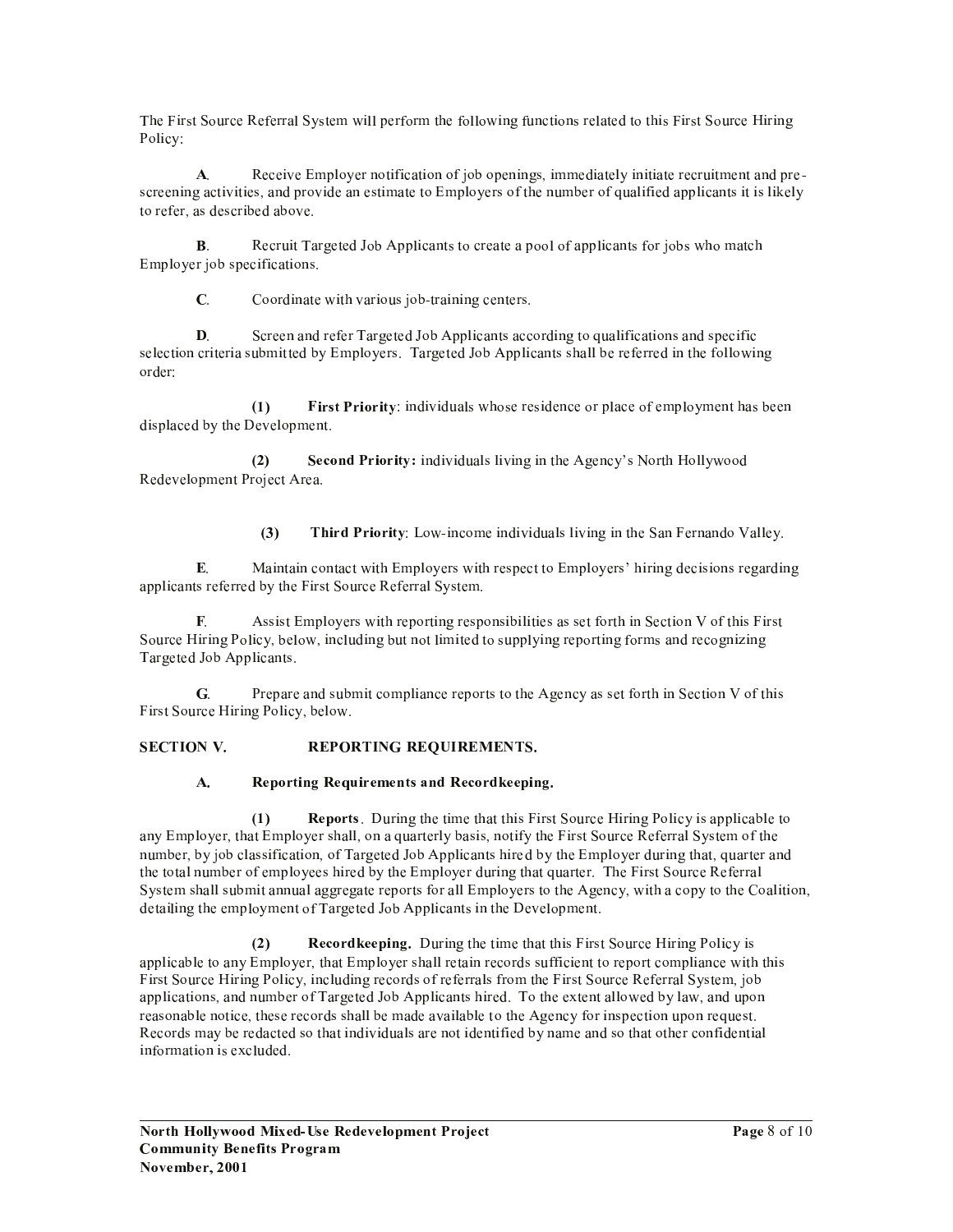Failure to Meet Goal. In the event an Employer has not met the 50% goal  $(3)$ during a particular six-month period, the Agency may require the Employer to provide reasons it has not met the goal and the Agency may determine whether the Employer has nonetheless adhered to this Policy.

#### **SECTION VI. GENERAL PROVISIONS.**

Meet & Confer, Enforcement. If the Coalition, the First Source Referral System, or the  $\Delta$ Agency believes that an Employer is not complying with this First Source Hiring Policy, then the Coalition, the First Source Referral System, the Agency, and the Employer shall meet and confer in a good faith attempt to resolve the issue. If the issue is not resolved through the meet and confer process within a reasonable period of time, the Agency may enforce the First Source Hiring Policy against the Developer as a term of any agreement between the Agency and the Developer into which the First Source Hiring Policy has been incorporated.

### $\mathbf{R}$ . Miscellaneous.

 $(1)$ **Compliance with State and Federal Law.** This First Source Hiring Policy shall only be enforced to the extent that it is consistent with the laws of the State of California and the United States. If any provision of this First Source Hiring Policy is held by a court of law to be in conflict with state or federal law, the applicable law shall prevail over the terms of this First Source Hiring Policy, and the conflicting provisions of this First Source Hiring Policy shall not be enforceable.

Indemnification. The First Source Referral System shall, jointly and severally,  $(2)$ indemnify, hold harmless and defend the Developer and any Employer, and their officers, directors, partners, agents, employees and funding sources, if required by any such funding source (the "Indemnified Parties") from and against all fines, suits, liabilities, proceedings, claims, costs, damages, losses and expenses, including, but not limited, to attorney's fees and court costs, demands, actions, or causes of action, of any kind and of whatsoever nature, whether in contract or in tort, arising from, growing out of, or in any way related to the breach by the First Source Referral System or their affiliates, officers, directors, partners, agents, employees, subcontractors (the "First Source Parties") of the terms and provisions of this First Source Hiring Policy or the negligence, fraud or willful misconduct of First Source Parties. The indemnification obligations of the First Source Parties shall survive the termination or expiration of this First Source Hiring Policy, with respect to any claims arising as the result of events occurring during the effective term of this First Source Hiring Policy.

**Compliance with Court Order.** Notwithstanding the provisions of this Policy,  $(3)$ the Developer, Employers, Contractors, or Subcontractors shall be deemed to be in compliance with this First Source Hiring Policy if subject to by a court or administrative order or decree, arising from a labor relations dispute, which governs the hiring of workers and contains provisions which conflict with terms of this Policy.

 $(4)$ Severability Clause. If any term, provision, covenant, or condition of this First Source Hiring Policy is held by a court of competent jurisdiction to be invalid, void, or unenforceable, the remainder of the provisions shall continue in full force and effect.

Binding on Successors. This First Source Hiring Policy shall be binding upon  $(5)$ and inure to the benefit of the heirs, administrators, executors, successors in interest, and assigns of each of the parties. Any reference in this Policy to a specifically named party shall be deemed to apply to any successor in interest, heir, administrator, executor, or assign of such party.

**Material Terms.** The provisions of this First Source Hiring Policy are material  $(6)$ terms of any deed, lease, or contract in which it is included.